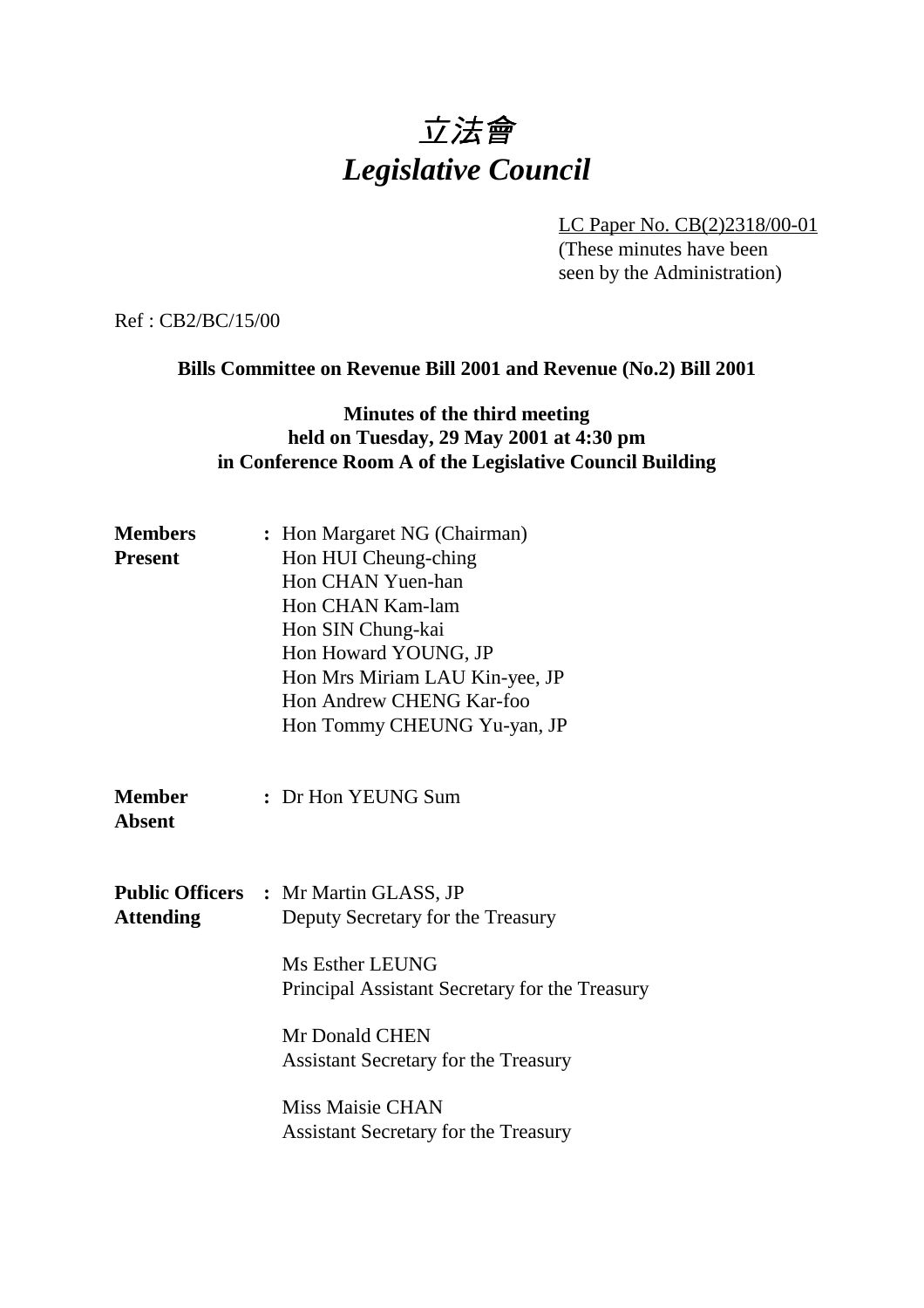|                                      | Mr Simon WONG<br><b>Assistant Commissioner of Customs and Excise</b><br>(Administration and Excise) |
|--------------------------------------|-----------------------------------------------------------------------------------------------------|
|                                      | Mr Peter LUK<br><b>Assistant Commissioner for Transport</b><br>(Management and Licensing)           |
|                                      | Mr K F CHENG<br>Senior Assistant Law Draftsman, Department of Justice                               |
| <b>Clerk</b> in<br><b>Attendance</b> | : Ms Doris CHAN<br>Chief Assistant Secretary (2) 4                                                  |
| <b>Staff</b> in<br><b>Attendance</b> | : Ms Bernice WONG<br><b>Assistant Legal Adviser 1</b><br>Miss Mary SO                               |
|                                      | Senior Assistant Secretary (2) 8                                                                    |

#### Further submission received

Members noted a second submission from the Helicopters Hong Kong Limited (HHKL) on the proposed re-structuring of the rental agreement for the heliport at the Macau Ferry Terminal (MFT) Helipad, which was tabled at the meeting. As the subject matter was outside the scope of the Bills Committee, members agreed to refer the aforesaid submission to the Panel on Economic Services for follow-up action.

### **I. Meeting with the Administration**

(LC Paper No. CB(2)1651/00-01(01))

2. Members noted the above paper which set out the Administration's response to the submission from the Hong Kong Beer Industry Coalition and that from HHKL on the Revenue Bill 2001 and the Revenue (No.2) Bill 2001, together with other relevant information requested by the Bills Committee, and raised no queries.

#### Clause-by-clause examination of the Bills

3. Members then proceeded to examine the two Bills clause-by-clause.